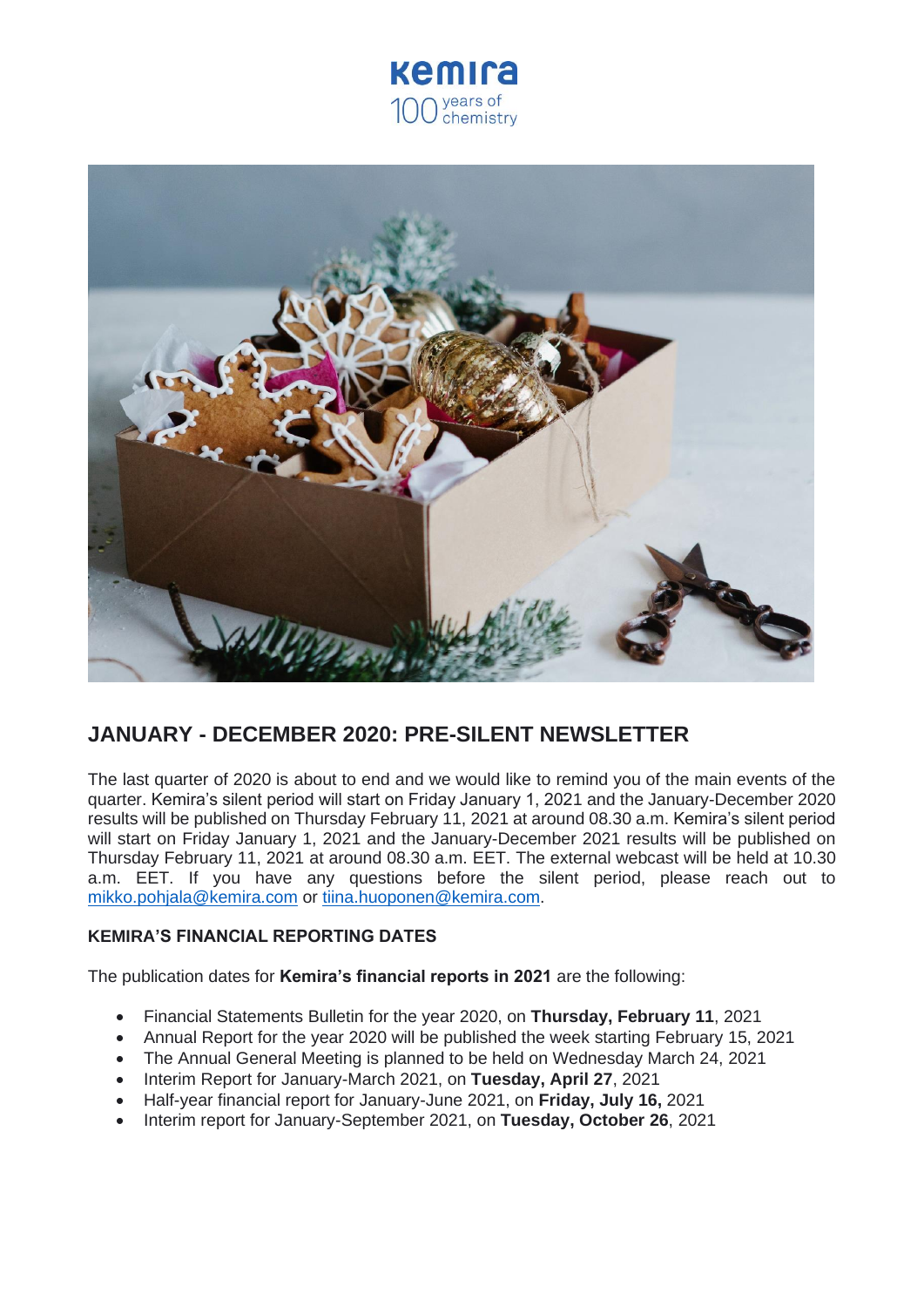

## **CAPITAL MARKETS DAY 2020**

Kemira's Capital Markets Day was held virtually on Thursday November 19, 2020. A webcast recording of the event is available [here](https://kemira.videosync.fi/capital-markets-day-2020/register) and the presentations are available [here.](https://media.kemira.com/kemiradata/2020/11/Kemira-CMD-2020-presentation-web.pdf)

The main message of the Capital Markets Day 2020 was:

- Kemira has focused on improving profitability since 2017 and is a fundamentally stronger company now
- After years of focusing on profitability improvement, Kemira will put increasing focus on profitable growth. Interesting opportunities are seen particularly in biobased products.
- Kemira's aims to be the leading provider in sustainable chemicals solutions for waterintensive industries. Aim is to reach biobased revenue of 500 MEUR by 2030.

## **ANNOUNCEMENTS DURING Q4 2020**

## **Updated financial targets and dividend policy**

[Kemira updated its financial targets and dividend policy](https://www.kemira.com/company/media/newsroom/releases/kemira-updates-its-financial-targets-and-dividend-policy/) in conjunction with its Capital Markets day.

#### **Kemira's updated financial targets are as follows:**

Above-the-market growth (unchanged) Operative EBITDA margin of 15-18% (previously 15-17%) Gearing below 75% (unchanged)

#### **Kemira's updated dividend policy**

Kemira's dividend policy aims at paying a competitive and over time increasing dividend.

## **Exclusive partnership with Danimer Scientific**

[Kemira announced a partnership](https://www.kemira.com/company/media/newsroom/releases/kemira-announces-exclusive-partnership-with-danimer-scientific-to-develop-biodegradable-coating-for-paper-and-board-industry/) with Danimer in early December. The aim is to use Danimer Scientific's biopolymer, Nodax™ as a renewable raw material to develop biodegradeable coating for the paper and board industry. The first step in 2021 is to manufacture coatings for limited commercial applications.

## **Exclusive partnership with DuPont**

Kemira announced a partnership with DuPont in mid-December to commercialize applications of new tailored biomaterials and biobased chemicals utilizing DuPont's biotechnology platform. The collaboration will enable the commercialization of new biobased products in the upcoming years.

All releases are available in Kemira's [newsroom.](https://www.kemira.com/company/media/newsroom/releases/kemira-announces-long-term-polymer-supply-agreement-extension-with-ithaca-energy/)

## **FREQUENTLY ASKED QUESTIONS DURING THE QUARTER**

#### **Has the second wave of COVID-19 infections significantly impacted Kemira?**

Despite the surge in COVID-19 cases and partial lockdowns particularly in Europe during Q4 2020, there have not been any major disruptions to Kemira's operations or manufacturing facilities. During the spring, the chemical industry and most of Kemira's customer industries were classified as essential industries in many countries and they were exempt from lockdown restrictions.

As mentioned in Kemira's Q3 results call, overall demand in Kemira's end markets in Q4 2020 is expected to remain at approximately Q2 2020 level in Pulp & Paper as well as in water treatment. In Oil & Gas, the tailings treatment season typically ends in October as winter sets in. In shale, the rig count has continued to increase, and the market bottom was likely seen in early summer.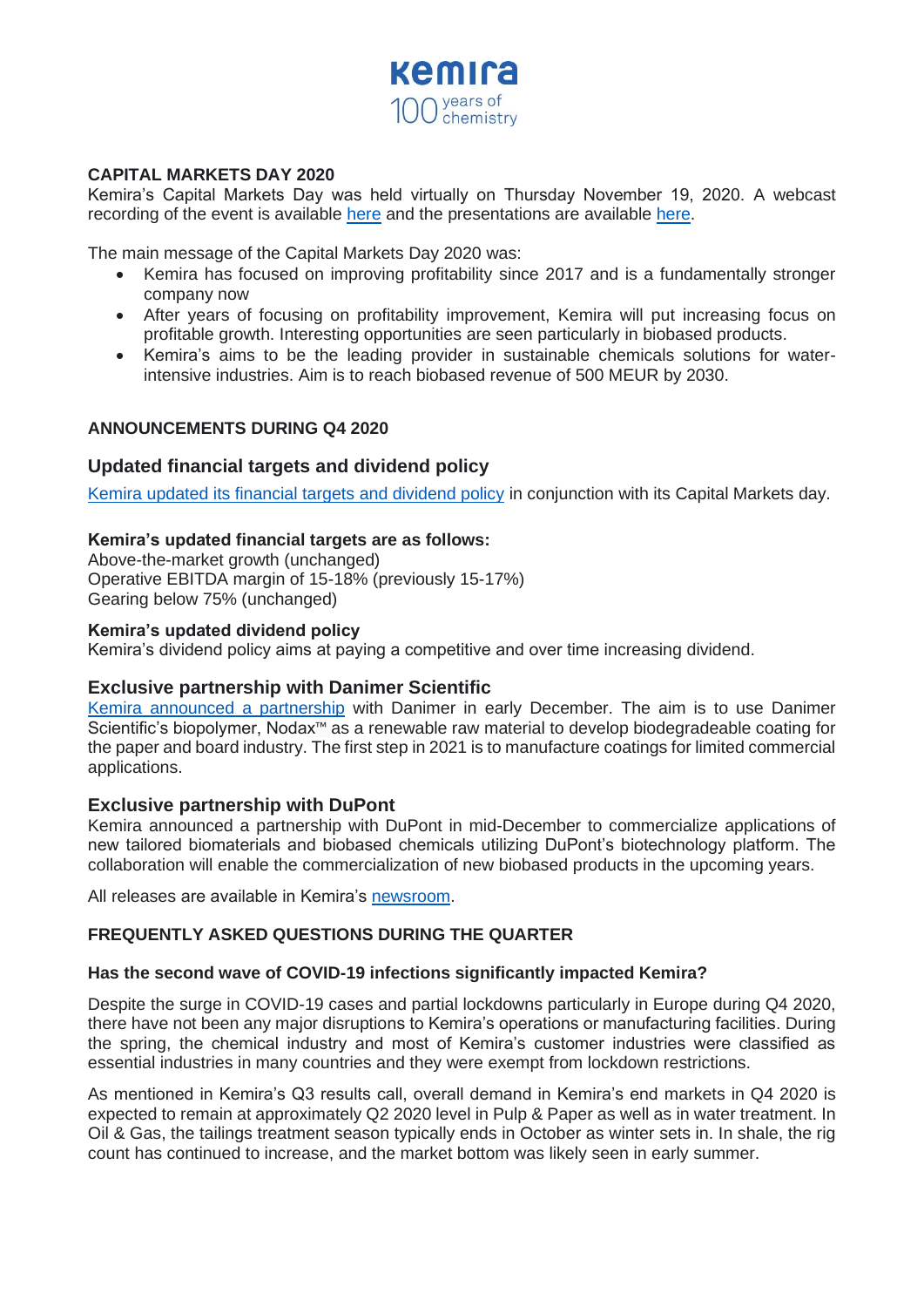

#### **Will the new dividend policy mean increasing dividends every year?**

The new dividend policy aims for over-time increasing dividends. This does not necessarily mean that dividends grow every year.

#### **Where will biobased revenue growth come from?**

Currently Kemira's revenue from biobased products is EUR 100 million. This revenue refers to products that contain renewable carbon and are mainly sizing and strength products as well as polymers.

By 2030, our aim is to increase this revenue to EUR 500 million, which is expected to come mainly from the aforementioned applications. We will replace the fossil-fuel based carbon in these applications with biobased feedstocks and we are evaluating various options with our partners as the recently announced partnerships illustrate. In addition to the existing applications, we also see that customers are bringing in new needs, such as replacing polyethylene coating with renewable biobased barrier coatings in packaging materials. This dispersion barrier market is expected to grow rapidly over the coming years as discussed in Kemira's CMD.

## **INVESTOR ACTIVITIES AND EVENTS DURING Q4 2020**

Kemira held virtual investor roadshows in Helsinki and London during Q4 2020. In addition, Kemira arranged a conference call for sell-side analysts in December.

See [Kemira's Investor Calendar](https://www.kemira.com/company/investors/investor-calendar/) for the upcoming events.

#### **CONSENSUS**

Take a look at the latest [Vara consensus.](https://www.kemira.com/company/investors/share-information/consensus-estimates/)

#### **REGI NORDIC INVESTOR RELATIONS SURVEY**

In Regi's 2020 Nordic investor relations survey, Kemira was awarded as the best company in Finland, CEO Jari Rosendal as the best CEO in Finland and Mikko Pohjala as the best Investor Relations Officer in Finland. We very much thank you for your continued trust and feedback! This strives and motivates us to look at ways how we can further develop our IR to keep serving you well.

#### **KEMIRA'S IR TEAM**

Kemira's IR team is at your disposal and happy to help you with any questions. Do reach out to Mikko or Tiina!